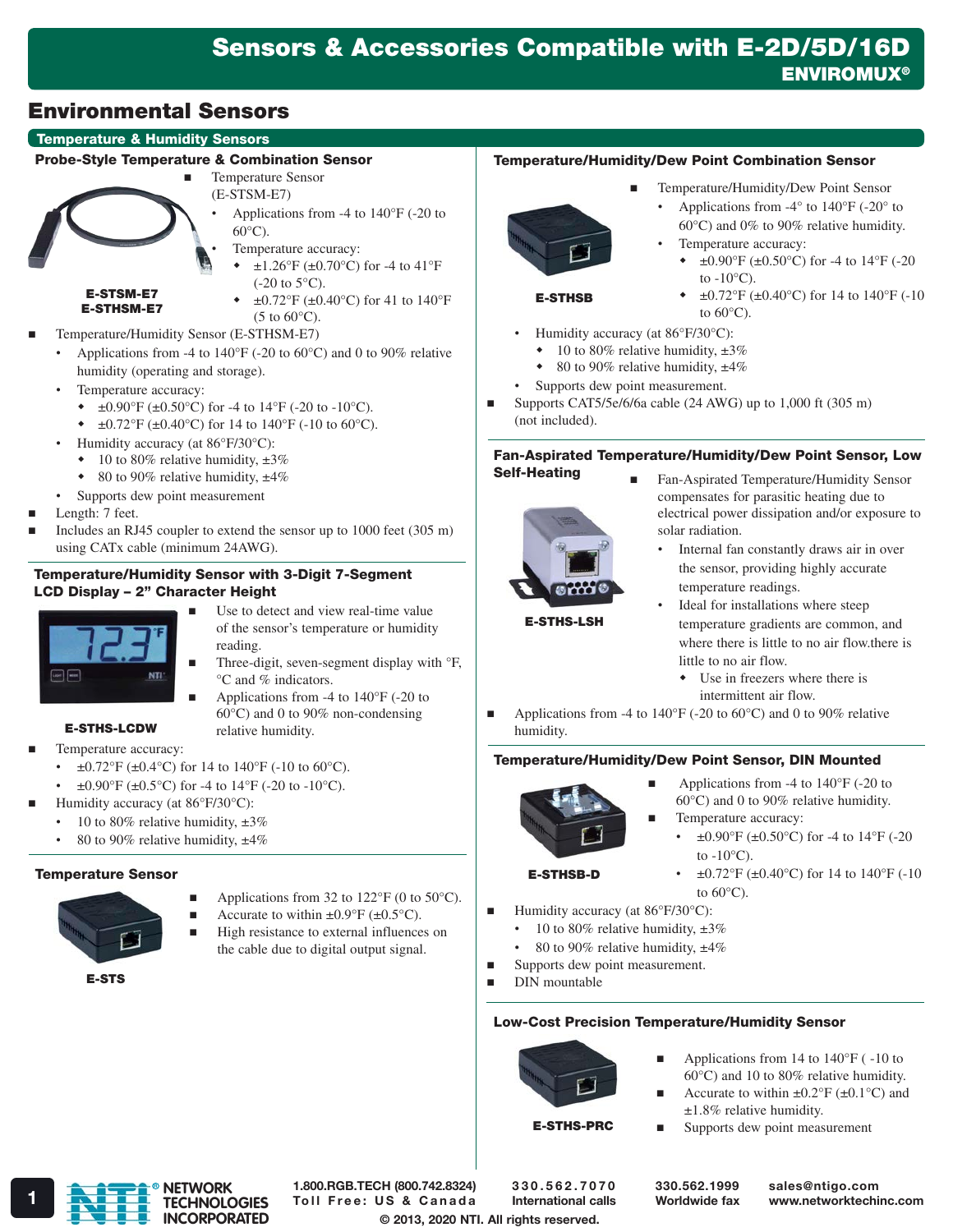# Temperature & Humidity Sensors (continued)

# Strap-On Pipe Temperature Sensor, Spring-Loaded



- Mount to the outside of an insulated metal pipe (up to 1/4" wall).
- Copper contact transmits surface temperature to thermal sensor. • Spring-loaded contact enables minimal
- removal of pipe insulation.
- NEMA 1 and IP20 rated metal enclosure
- Applications from -40 to  $185^{\circ}$ F (-40 to
- E-STSP-SL-7  $85^{\circ}$ C). Accurate to within  $\pm 1.0^{\circ}$ F ( $\pm 0.5^{\circ}$ C).
- Response time:  $\lt 1$  minute for temperature changes of  $\pm 2^{\circ}$ F.
- Length: 7 feet.
- Includes an RJ45 coupler to extend the sensor up to 1,000 feet using CATx cable (minimum 24AWG).

# Industrial Temperature/Humidity Sensor -40 to 185°F (-40 to 85°C)



- (-40 to 85°C) and 0 to 100% non-condensing relative humidity. Accuracy:
	- $\pm 0.7$ °F ( $\pm 0.4$ °C) at 14 to 185°F (-10 to 85°C)

Applications from -40 to 185°F

 $\pm 1.6^{\circ}$ F ( $\pm 0.9^{\circ}$ C) at -40 to 14°F  $(-40 \text{ to } -10^{\circ}\text{C})$ 

# E-STHSB-N4085IND-x

- $\pm 3\%$  relative humidity at 0 to 80% non-condensing RH and 86°F (30°C)
- ±4.5% relative humidity at 80 to 100% non-condensing RH and 86°F (30°C)
- Available lengths for attached CAT5e cable: 10/25/50/100 feet.

# RTD Temperature Transmitters

# 100 Ohm Platinum RTD Transmitter



E-RTDT-140 E-RTDT-240

- Available temperature ranges: • E-RTDT-140: -20 to 140°F  $(-28 \text{ to } 60^{\circ}\text{C}).$ 
	- E-RTDT-240: 30 to 240°F  $(-1$  to  $115^{\circ}$ C).
- Accurate to within  $\pm 0.8^{\circ}$ F ( $\pm 0.45^{\circ}$ C).
- Configuration: 2-wire connection
- Sensor Element: 100Ω platinum
- Signal Output: 4-20 mA, loop-powered
- Requires the E-S420MA and an RTD sensor probe to operate with the E-2D/5D/16D.

# Pipe Temperature Sensor



- Mount to the outside of a thin walled steel, copper, or aluminum pipe (up to 1/4" wall).
- Copper contact transmits surface temperature to thermal sensor.
- Weatherproof enclosure designed to IP65 specifications.
- Applications from -40° to 185°F (-40° to  $85^{\circ}$ C).
- Accurate to within  $\pm 1.0^{\circ}$ F ( $\pm 0.5^{\circ}$ C).
- Response time: <1 minute for temperature Length: 7 feet. changes of  $\pm 2$ °F.
- 
- Includes an RJ45 coupler to extend the sensor up to 1,000 feet using CATx cable (minimum 24AWG).

# High-Accuracy Platinum RTD Transmitter, -328°F to 1562°F



E-RTDT-1562

- Use to connect 100O platinum RTD temperature sensors to the E-2D/5D/16D. Temperature range: -328 to 1562°F (-200 to 850°C)
	- When used with the E-2D/5D/16D, the supported range is -89 to 738°F (-67 to 392°C. Call an NTI product consultant to have the range expanded on the ENVIROMUX system.
	- Accurate to within  $\pm 0.2$ °F ( $\pm 0.1$ °C)
		- If the connected RTD sensor does not support this high of accuracy, the system will revert to the accuracy of the sensor.



1.800.RGB.TECH (800.742.8324) Toll Free: US & Canada

© 2013, 2020 NTI. All rights reserved. 330.562.7070 International calls

330.562.1999 Worldwide fax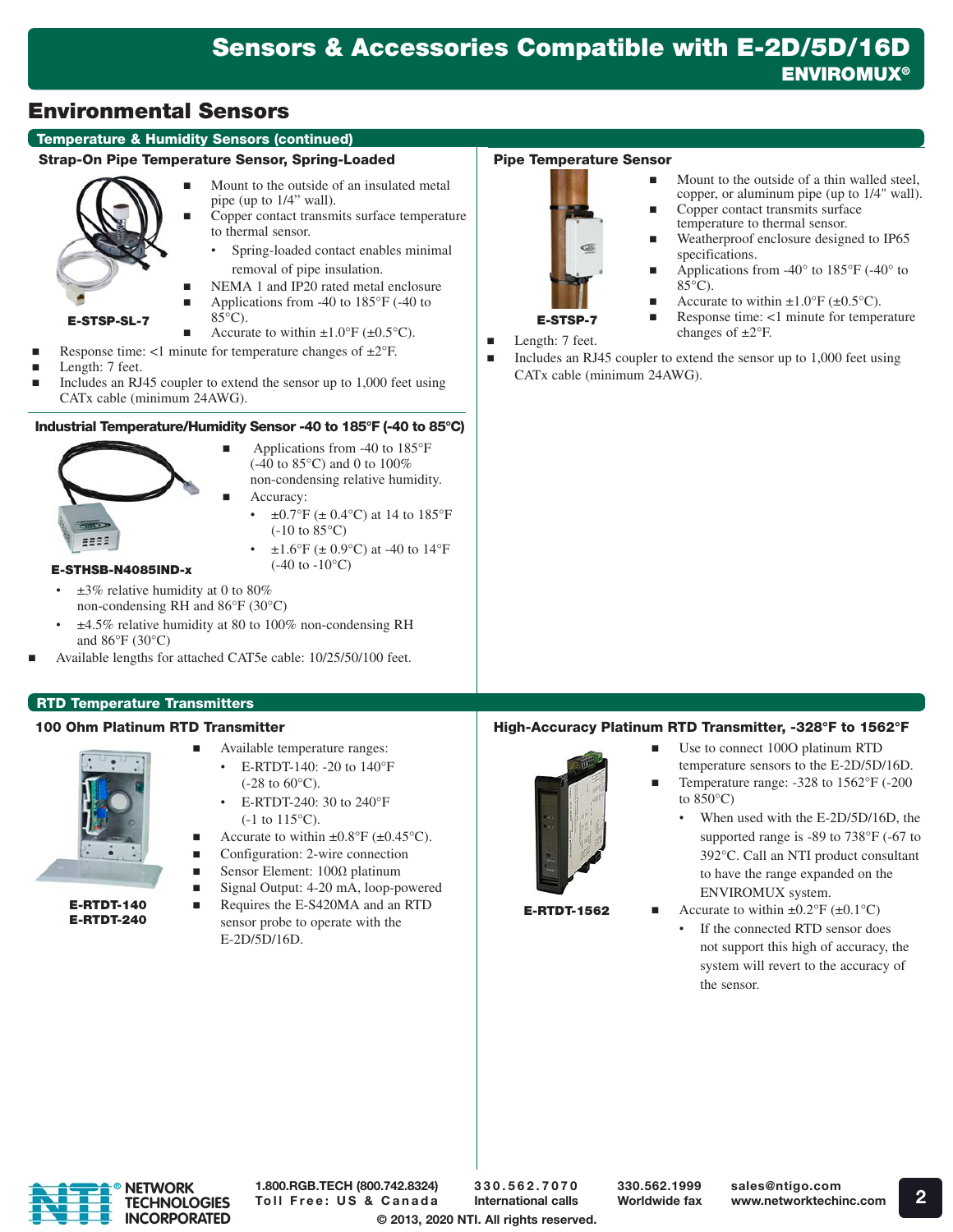## RTD Temperature Sensors

#### All-Purpose 100 Ohm RTD Sensor, -67°F to 221°F

 Rugged, point-sensitive waterproof sensor with 9" (229 mm) 304 stainless steel probe and brass fitting.

• Brass fitting with 1/2" NPT male



- thread. Applications from -67 to 221°F (-55 to 105°C).
- Accurate to within  $\pm 0.27$ °F ( $\pm 0.15$ °C).
- 100 Ohm Pt 385 curve.
- Requires the E-RTDT-140/240 and E-S420MA-24V to operate with the E-2D/5D/16D.

# Rugged Encapsulated 100 Ohm RTD Sensor, -30°F to 230°F



- 0.18" round, 0.50" long housing.
- Applications from -30°F to 230°F (-34°C to 110°C).
- Accurate to within  $\pm 0.6^{\circ}$ F ( $\pm 0.33^{\circ}$ C).
- 100 Ohm Pt 385 curve.
- 8 feet, 24 AWG 2-wire leads
- Requires the E-RTDT-140/240 and E-S420MA-24V to operate with the E-2D/5D/16D.

#### Pipe 100 Ohm RTD Sensor with Adjustable Ring, -58°F to +540°F



 Applications from -58 to 540°F (-50 to 280°C).

**Monitor temperature on pipe surfaces.** 

- Accuracy:
	- At  $32^{\circ}F (0^{\circ}C)$ ,  $\pm 0.54^{\circ}F (\pm 0.3^{\circ}C)$ • At 212°F (100°C), ±1.44°F
		- $(\pm 0.8$ °C)

Mini Probe 100 Ohm RTD Sensor, -67°F to 240°F



E-RTDS-MP240

- 0.19" (4.8 mm) round x 0.50" (13 mm) long stainless steel housing.
- Applications from -67 to 240°F (-55 to  $115^{\circ}$ C).
- Accurate to within  $\pm 0.27$ °F ( $\pm 0.15$ °C).
- 100 Ohm Pt 385 curve.
- Requires the E-RTDT-140/240 and E-S420MA-24V to operate with the E-2D/5D/16D.

# Duct 100 Ohm RTD Sensor, -67°F to 240°F



- Rugged, waterproof sensor with 9" (229 mm) 304 stainless steel probe with 4" (102 mm) electrical strap and a nylon fitting.
	- Nylon fitting with 1/2" NPT female thread.
- Applications from -67 to 240°F (-55 to  $115^{\circ}$ C).
- Accurate to within  $\pm 0.27$ °F ( $\pm 0.15$ °C).
- $100$  Ohm Pt 385 curve.
- Requires the E-RTDT-140/240 and E-S420MA-24V to operate with the E-2D/5D/16D.

#### E-RTDS-PAR540-xxIN

- 100 Ohm Pt 385 curve.
- 6 ft (1.83 m) 3-wire lead.

# Liquid & Chemical Detection Sensors

# Low-Cost Liquid Detection Sensor, Rope-Style



- Detects any conductive liquid or moisture. Minimum puddle: 0.06" (1.5 mm) diameter. Available water sensor cable (x) lengths:
	- 1/10/50/100/200/400/600 feet. Material: PVC twisted pair with
		- stainless 316 elements • Diameter: 0.14" (3.5 mm)
	- Available 2-wire cable (y) lengths: 5/10/20/50/100 feet.



- Detects any conductive liquid or moisture.
- Minimum puddle: 0.6" (15 mm) diameter. Detects liquid depth  $>0.1$ " (2.5 mm).
- Available water sensor cable  $(x)$  lengths: 1/10/50/100/200/400/600/800/1000 feet.
	- Plenum rating: CL2P (UL) • Diameter: 0.25 in (6.35mm)
- E-LDx-y

Liquid Detection Sensor, Plenum Rope-Style

 Available 2-wire plenum cable (y) lengths: 5/10/20/50/100 feet.

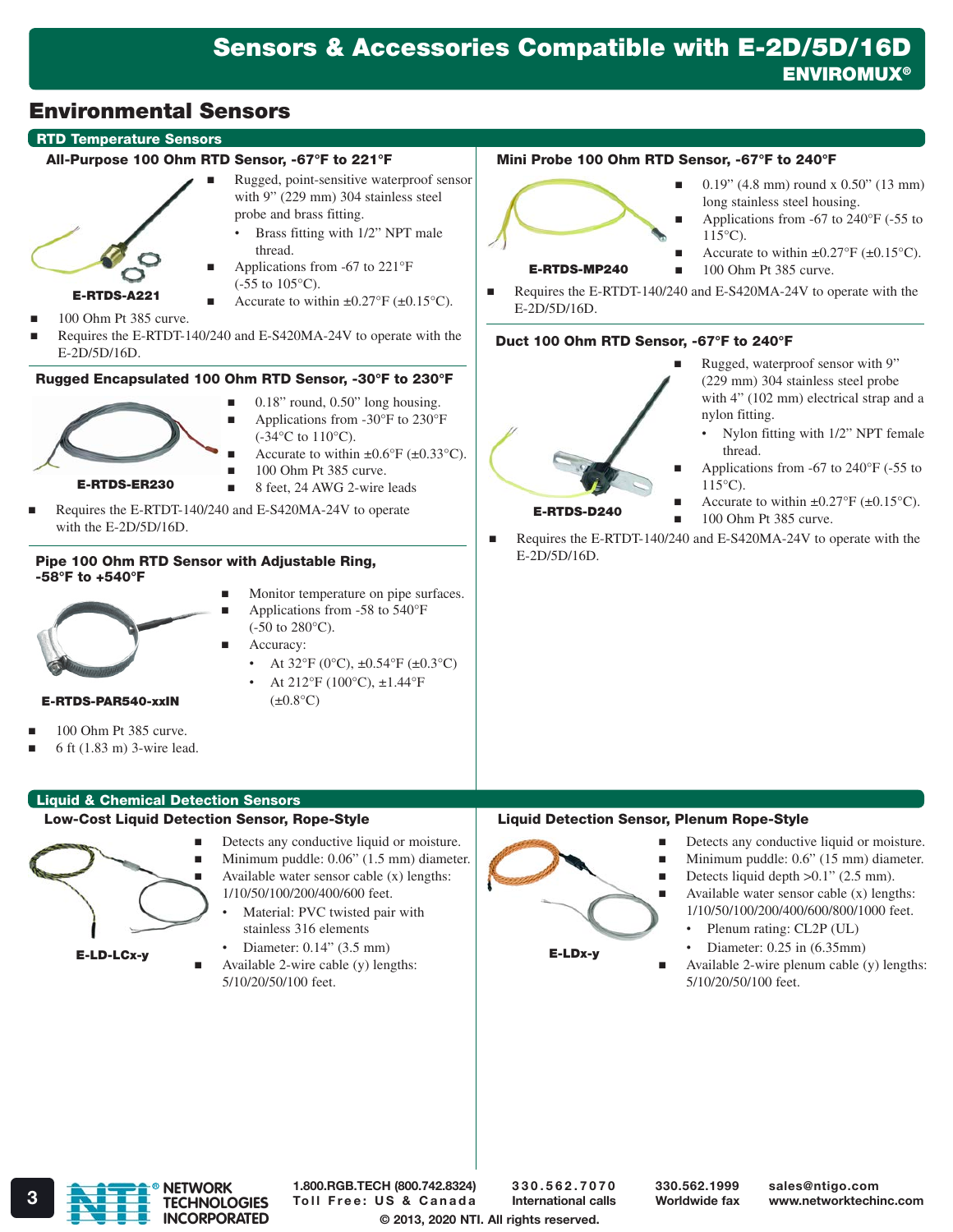# **Liquid & Chemical Detection Sensors**

#### Chemical Detection Sensor

E-CDx-y

- For detecting the presence of chemical liquid.
	- Reliably senses acids, bases, and other conductive liquids.
	- Detects liquid depth >0.1" (2.5 mm).
	- Minimum puddle: 0.6" (15 mm) diameter.
	- Available chemical sensor cable (x) lengths: 1/10/50/100 feet.
	- Available 2-wire cable (y) lengths: 5/10/20/50/100 feet.

# Legacy Chemical Detection Sensor

- For detecting the presence of chemical liquid.
	- Reliably senses acids, bases, and other conductive liquids.
	- Detects liquid depth >0.1" (2.5 mm).
	- Minimum puddle: 0.6" (15 mm) diameter. Voltage and current:
	- Open Circuit: 5VDC max @ 1µA.
		- Closed circuit:  $\epsilon$ 300mV @ 10.7mA

# Spot Liquid Detector with Built-In Visual & Audible Alarm



E-CDSx-y

- confined areas Water level detection range: 0.03 to 0.53"
- (0.79 to 13 mm). Audible alarm signal: 85 dB at 1 foot distance.

■ Use to detect oil or non-conductive liquids in outdoor locations or in areas

that are susceptible to leaks.

Normally-open alarm contact.

 The sensor includes two liquid detectors; one looking for conductive liquids (e.g. water), and the other looking for nonconductive liquids (e.g. fuel oil, diesel

- Red LED for visual alarm signal.
- Cable length: 4.9 ft (1.5 m).

# Outdoor Oil Leak Detection Sensor



- 
- E-SOD-3M
- IP 65 rated. Cable length: 9.84 ft (3m).

fuel).

# Under Carpet Leak Detector



- Use to detect conductive fluids and moisture under carpets.
- Available 2-wire plenum cable lengths: 10/25/50/100/200/400/600/1000 feet.

# Legacy Liquid Detection Rope Sensor

- For detecting water presence and warning of flooding.
- Detects liquid depth  $>0.1$ " (2.5 mm).
- Minimum puddle: 0.6" (15 mm) diameter.
- 100% waterproof electronics.
- Detects any liquid or moisture, except deionized water.

E-LDSx-y

# Spot Liquid Detector, Point Leak Detection Sensor



- **Features gold-plated probes and microchip** technology for dependable detection of conductive liquids.
- Adjustable detection level.
	- Probe height adjustable 0" to 1.5" (0 to 38mm)

# Compact-Size Spot Liquid Detector, Point Leak Detection Sensor



- Use to detect fluids in confined areas.
- One generic relay output
- Adjustable detection level.
	- Probe height adjustable 0" to 0.75" (0 to 19mm)
- Cable length: 14 feet

E-SLDO-14

# IP68 Submersible Spot Liquid Detector



- Use to detect conductive fluids in confined areas.
- Water level detection range: 0.03 to 0.53" (0.79 to 13 mm).
- **DPDT** alarm contacts.
- Red LED for visual alarm signal.
- Current consumption: 30mA typical, 85mA maximum @ 12VDC.

# E-SLDO-IP68

# Tape-Style Liquid Detector



- Uses a self-adhesive sensor tape with copper fiber electrodes and a durable netted cover for dependable detection of conductive liquids.
- Continuous tape integrity self-check.
- **Floor or under-pipe mounting.**
- **Minimum puddle: 0.125" (3 mm) diameter.**
- **Available tape sensor lengths:** 10/25/50/100 feet.

E-UCLD-x



1.800.RGB.TECH (800.742.8324) Toll Free: US & Canada

© 2013, 2020 NTI. All rights reserved. 330.562.7070 International calls

330.562.1999 Worldwide fax



Use to detect conductive fluids in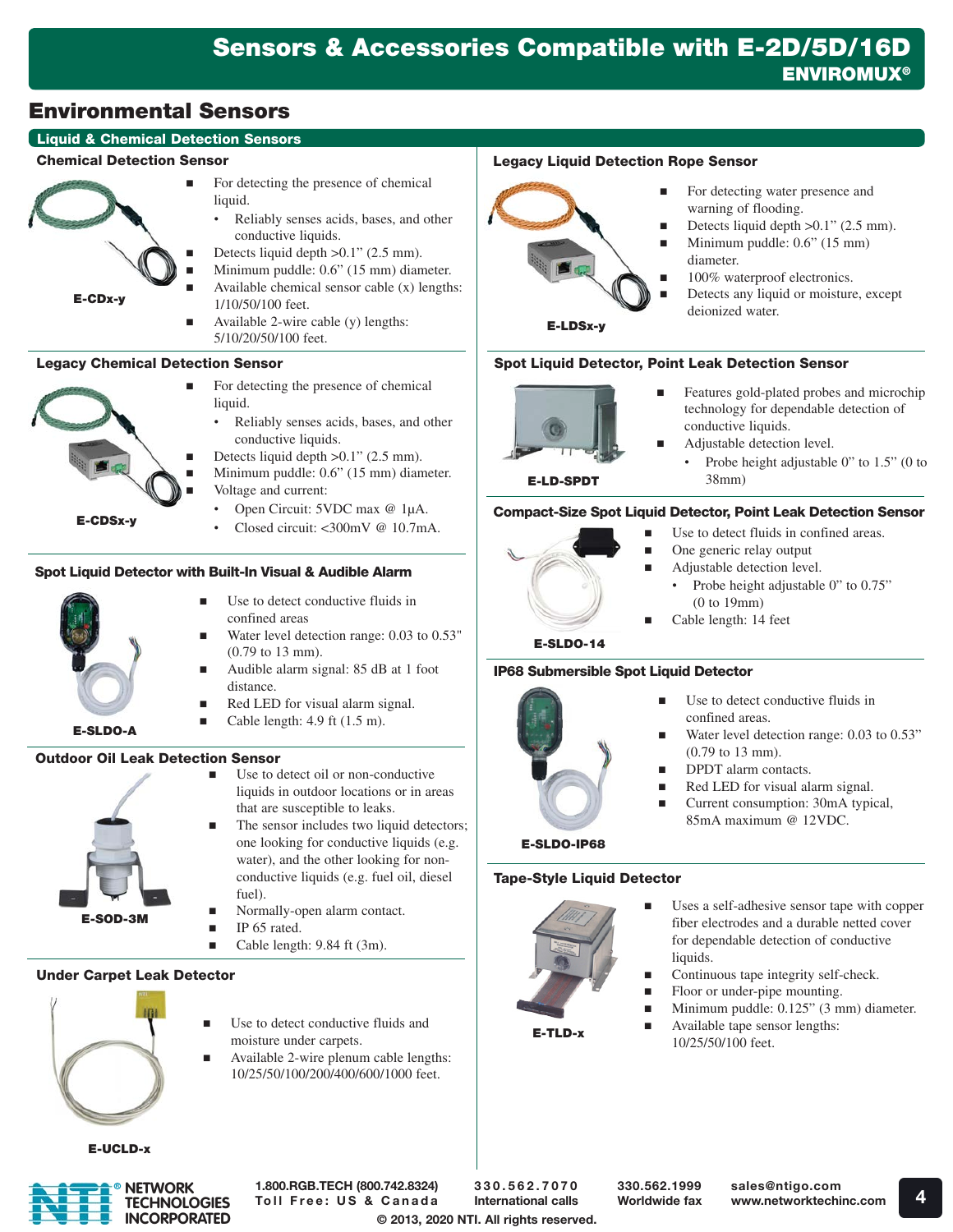#### Liquid & Chemical Detection Sensors (continued)

#### Plastic Vertical Liquid Level Float Switch

- Vertically mounted float switch install in the top or bottom of the tank. reed switch as the float rises and lowers with
	- Magnets within the float actuate a highly reliable and repeatable hermetically sealed
	- liquid level.
	- Single-pole single-throw (SPST) circuitry.
		- IP68-rated water and dust protection. Max pressure: 72.5 psi (0.5 MPa)
- E-LLS-PF

#### Ultrasonic Level Transmitter



- Compact sensor with  $2$ " (51 mm) dead band and beam width optimized for small tanks 49" (1,245 mm) or less. ■ Provides two-wire 4-20 mA analog output. Includes Fob USB interface tool for
- configuring the transmitter. Requires the
	- E-2D/5D/16D.

# Smoke Detection Sensor

#### Smoke Detection Sensor – 120VAC Wire-In with Battery Backup

- Ionization smoke detector.
- Applications from  $40^{\circ}$ F to  $100^{\circ}$ F (4 $^{\circ}$ C to 38°C).
- Front loading battery door.
- **n** One button design for easy testing and HUSH mode activation control.
	- Voltage supply: 120VAC.
- Audio alarm: 85dB at 10ft.
- Links with up to 24 devices.
- Use compatible relay (E-RLY-SDS120V) for connection to the ENVIROMUX system.
	- Contact ratings: 10A at 120VAC, 5A at 30VDC.

#### Smoke Detector with Built-In Fixed-Temperature 135°F (57°C) Heat Sensor – UL Approved



E-SDS-120V

- **Photoelectric smoke detector.**
- Smoke sensitivity: 0.98-2.4%/ft.
- Built-in 135° F (57° C) thermal heat sensor.
- Operating temperature: 14 to 122°F (-10 to  $50^{\circ}$ C).

E-SDS



- Vertically mounted float switch install in the top or bottom of the tank.
- Magnets within the float actuate a highly reliable and repeatable hermetically sealed reed switch as the float rises and lowers with liquid level.
- Single-pole single-throw (SPST) circuitry.

Calculates distance, level, flow, and volume

Suitable for use in hazardous areas - Class 1

- IP68-rated water and dust protection.
- Max pressure: 72.5 psi (0.5 MPa)

in linear and non-linear tanks.

Division 1, intrinsically safe rating.

#### E-LLS-SF-xxCM

# Intrinsically Safe Ultrasonic Level Transmitter, 25' Range



• 1 to 25 ft for liquids

Operating Range:

- 1 to 10 ft. for solids
- Provides two-wire 4-20 mA analog output.
- IP65 rated housing

# Low-Cost Smoke Detection Sensor – CE Approved



- Photoelectric smoke detector.
- Smoke sensitivity: 0.5 dB/m  $\pm$ 0.1 dB/m.
- Applications from 14 to 122°F  $(-10 \text{ to } 50^{\circ}\text{C}).$
- Operating temperature: 14 to 122°F  $(-10 \text{ to } 50^{\circ}\text{C}).$

# E-SDS-CELC

Smoke Detector with Built-In Fixed-Temperature 135°F (57°C) Heat Sensor – UL Approved, TAA Compliant



- **Photoelectric smoke detector.**
- Smoke sensitivity:  $0.98-2.4\%$ /ft.
- Built-in  $135^{\circ}$  F (57° C) thermal heat sensor.
- Voltage supply: 8-35VDC.

E-SDS-TAA







**E-ULT**  $E-S420MA-24V$  to operate with **E-ULT25IS**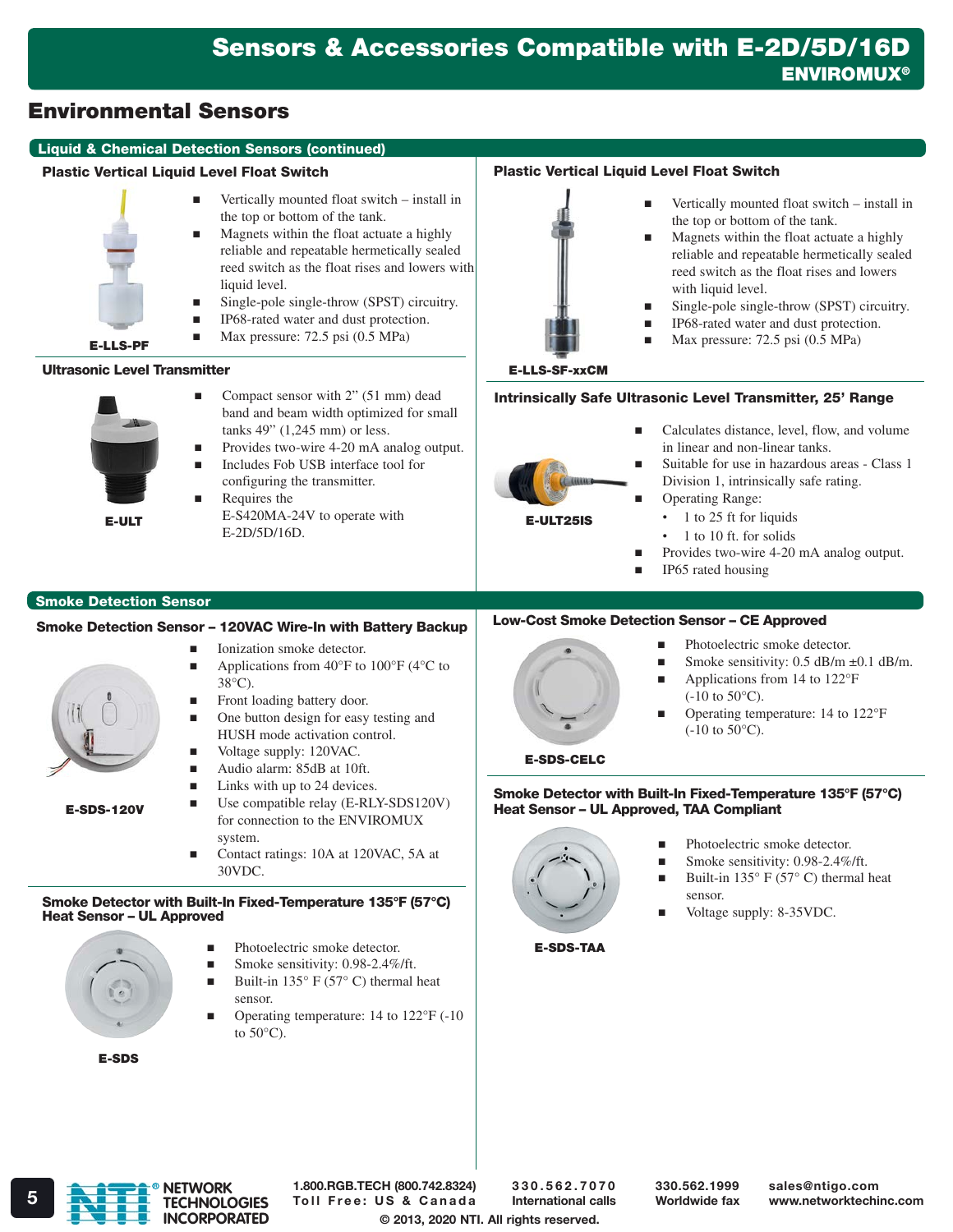#### Gas Detector/Sensors Gas Detector – Methane, Butane, Propane Use to detect leaks of combustible gas  $: \mathbb{N} \mathbb{N}$ (methane, propane, butane, acetylene, etc.) **Continuous air monitoring.** ■ Audible alarm signal: 94 dB at 1 foot. Relay specifications: level selectable, muut normally open or normally closed, 250V E-GD-MBP AC, max 5A. Carbon Dioxide Sensor, CO2 Measures CO2 in a range of 0 to 2,000 ppm.  $\blacksquare$  0 to 5 VDC output. **Continuous automatic air pressure**  $\begin{array}{r} \text{Col}_3\left(\sigma_{10}\right)\text{proj}_3\\ \text{O}(\sigma_{10}\right)\text{proj}_3\\ \text{O}(\sigma_{10}\right)\text{proj}_3\\ \text{O}(\sigma_{10}\right)\text{proj}_3\\ \text{O}(\sigma_{10}\right)\text{proj}_3\\ \text{O}(\sigma_{10}\right)\text{proj}_3\\ \end{array}$ compensation. Requires the E-S5VDC sensor

E-CO2

# Hydrogen Sulfide Detector



E-H2S

 Use to monitor the presence of Hydrogen Sulfide from failed UPS (uninterrupted power supply) lead acid batteries, in paper mills, refineries, waste disposable facilities, etc.

converter to operate.

- Measures H2S in a range of 0 to 50 ppm. 5A SPDT fan relay controls exhaust fans,
	- valves, or louvers. Alerts are based solely on the measured H2S levels reported by the E-H2S.

# Carbon Monoxide Detector, CO



- Continuous air monitoring.
	- Pre-set alarm points alert at:
		- 70 ppm after 60 to 240 minutes
		- 150 ppm after 10 to 50 minutes
		- 400 ppm after 4 to 15 minutes

E-CMD

#### Hydrogen Gas Detector



- Use to detect leaks of hydrogen gas in battery monitoring/charging rooms, substations, uninterruptible power supplies (UPS), and hydrogen fueled back-up power systems.
- Alarm set point: 10% LEL hydrogen gas.
- **SPDT** Alarm and normally-closed output relay.

# Air Flow/Velocity Sensors

#### Air Flow Sensor



insufficient flow of air. Switch contact is closed when air flow  $is > 8.2$  ft/s.

 $\blacksquare$  Reacts to any condition causing

Connection: 2x single strand AWG26,

# Air Velocity Sensor

- E-AV-K
- length 18 in.
- Reliable sensor for measurement of air velocity. Flow range: 0-2000 ft/min (0-10 m/s).
- Accuracy:  $\pm 60$  ft/min (0.3 m/s) + 4% of measured value.
- Requires the E-S5VDC sensor converter to operate.

# Low-Cost Air Velocity Sensor



- Reliable sensor for measurement of air velocity.
- Flow range: 0-9843 ft/min (0-50 m/s).
- Accuracy:  $\pm 98$  ft/min ( $\pm 0.5$  m/s) from 0 to 2953 ft/min (0 to 15 m/s).
- Length: 7 feet.
- Includes an RJ45 coupler to extend the sensor up to 1,000 feet using CATx cable (minimum 24AWG).



1.800.RGB.TECH (800.742.8324) Toll Free: US & Canada

© 2013, 2020 NTI. All rights reserved. 330.562.7070 International calls

330.562.1999 Worldwide fax